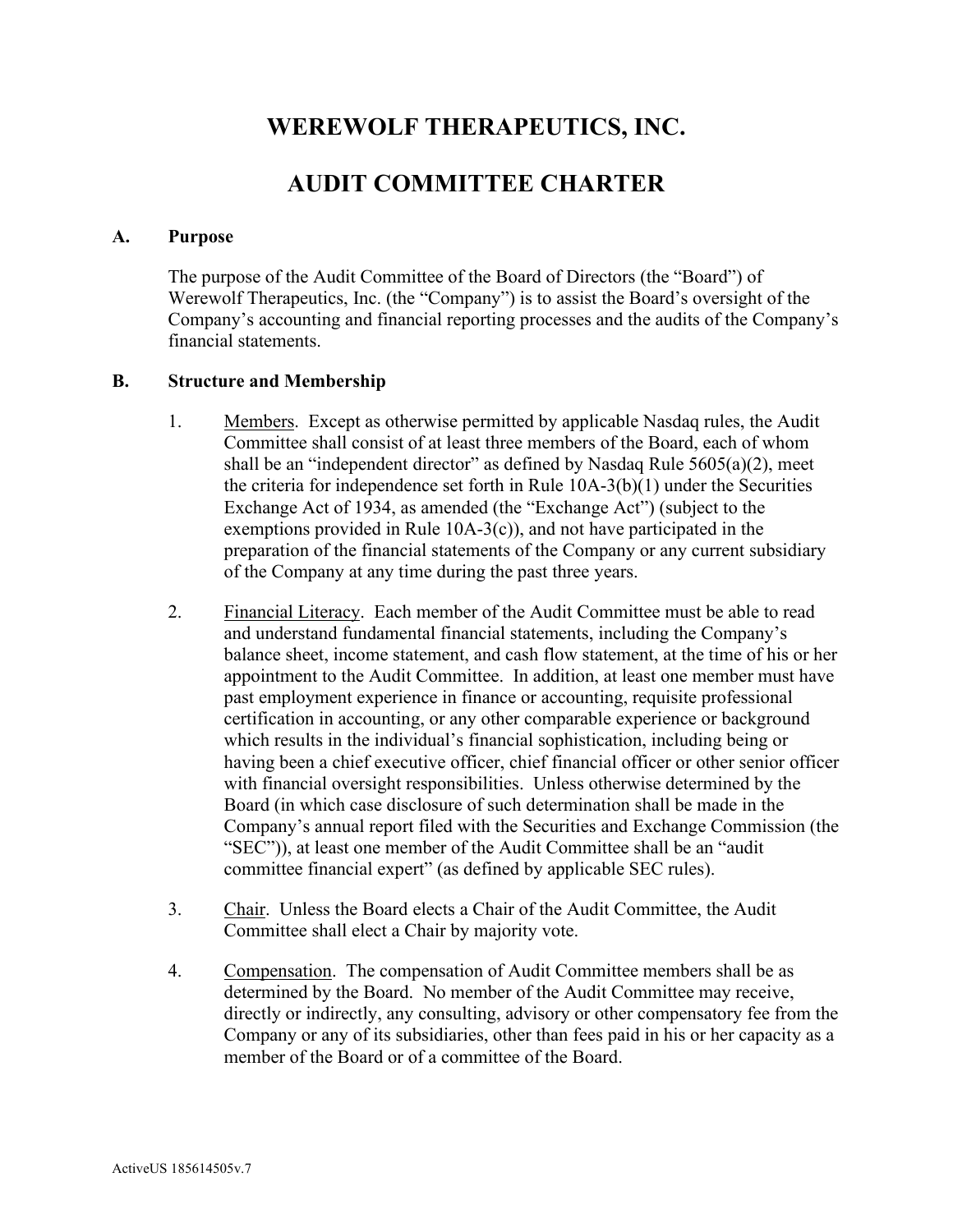5. Selection and Removal. Members of the Audit Committee shall be appointed by the Board, upon the recommendation of the Nominating and Corporate Governance Committee. The Board may remove members of the Audit Committee from such committee, with or without cause.

#### **C. Authority and Responsibilities**

#### **General**

The Audit Committee shall discharge its responsibilities and shall assess the information provided by the Company's management and the Company's registered public accounting firm (the "independent auditor") in accordance with its business judgment. Management is responsible for the preparation, presentation, and integrity of the Company's financial statements and for establishing and maintaining adequate internal control over financial reporting. The independent auditor is responsible for auditing the Company's financial statements and, when required, the Company's internal control over financial reporting and for reviewing the Company's unaudited interim financial statements. The authority and responsibilities set forth in this Charter do not reflect or create any duty or obligation of the Audit Committee to plan or conduct any audit, to determine or certify that the Company's financial statements are complete, accurate, fairly presented, or in accordance with generally accepted accounting principles or applicable law, or to guarantee the independent auditor's reports.

#### **Oversight of Independent Auditor**

- 1. Selection. The Audit Committee shall be solely and directly responsible for appointing, evaluating, retaining and, when necessary, terminating the engagement of the independent auditor. The Audit Committee may, in its discretion, seek stockholder ratification of the independent auditor it appoints.
- 2. Independence. The Audit Committee shall take, or recommend that the full Board take, appropriate action to oversee the independence of the independent auditor. In connection with this responsibility, the Audit Committee shall obtain and review the written disclosures and the letter from the independent auditor required by applicable requirements of the Public Company Accounting Oversight Board (the "PCAOB") regarding the independent auditor's communications with the Audit Committee concerning independence. The Audit Committee shall actively engage in dialogue with the independent auditor concerning any disclosed relationships or services that might impact the objectivity and independence of the auditor.
- 3. Compensation. The Audit Committee shall have sole and direct responsibility for setting the compensation of the independent auditor. The Audit Committee is empowered, without further action by the Board, to cause the Company to pay the compensation of the independent auditor established by the Audit Committee.
- 4. Preapproval of Services. The Audit Committee shall preapprove all audit services to be provided to the Company, whether provided by the principal auditor or other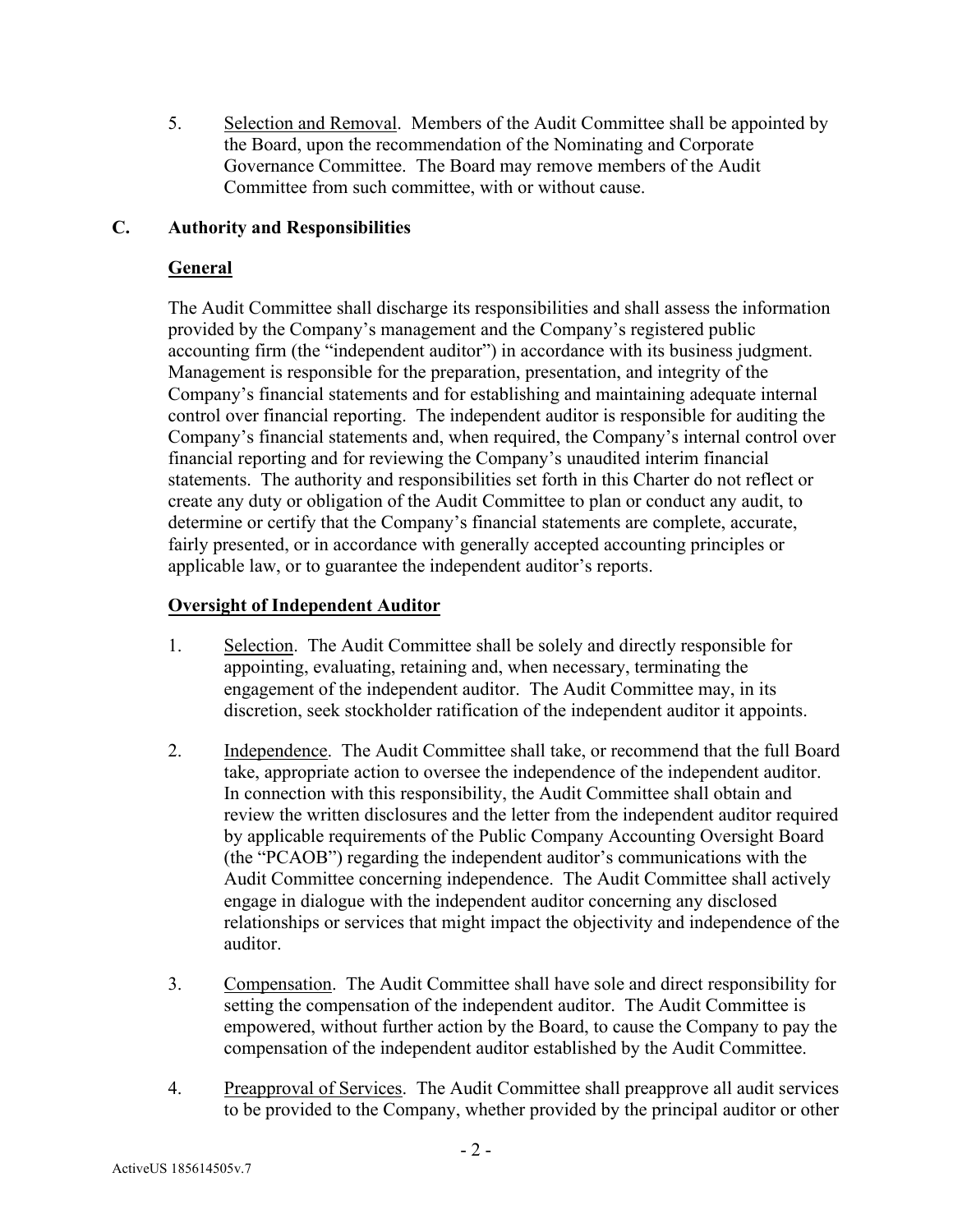firms, and all other services (review, attest and non-audit) to be provided to the Company by the independent auditor; provided, however, that de minimis nonaudit services may instead be approved in accordance with applicable SEC rules.

- 5. Oversight. The independent auditor shall report directly to the Audit Committee, and the Audit Committee shall have sole and direct responsibility for overseeing the work of the independent auditor, including resolution of disagreements between Company management and the independent auditor regarding financial reporting. In connection with its oversight role, the Audit Committee shall, from time to time as appropriate, receive and consider the reports and other communications required to be made by the independent auditor regarding:
	- critical accounting policies and practices;
	- alternative treatments within generally accepted accounting principles for policies and practices related to material items that have been discussed with Company management, including ramifications of the use of such alternative disclosures and treatments, and the treatment preferred by the independent auditor;
	- other material written communications between the independent auditor and Company management; and
	- all other matters required to be communicated by the independent auditor to the Audit Committee by the applicable requirements of the PCAOB.

## **Audited Financial Statements**

- 6. Review and Discussion. The Audit Committee shall review and discuss with the Company's management and independent auditor the Company's audited financial statements, including the matters required to be discussed by the applicable requirements of the PCAOB and the SEC.
- 7. Recommendation to Board Regarding Financial Statements. The Audit Committee shall consider whether it will recommend to the Board that the Company's audited financial statements be included in the Company's Annual Report on Form 10-K.
- 8. Audit Committee Report. The Audit Committee shall prepare an annual committee report for inclusion where necessary in the proxy statement of the Company relating to its annual meeting of security holders.

## **Review of Other Financial Disclosures**

9. Independent Auditor Review of Interim Financial Statements. The Audit Committee shall direct the independent auditor to use its best efforts to perform all reviews of interim financial information prior to disclosure by the Company of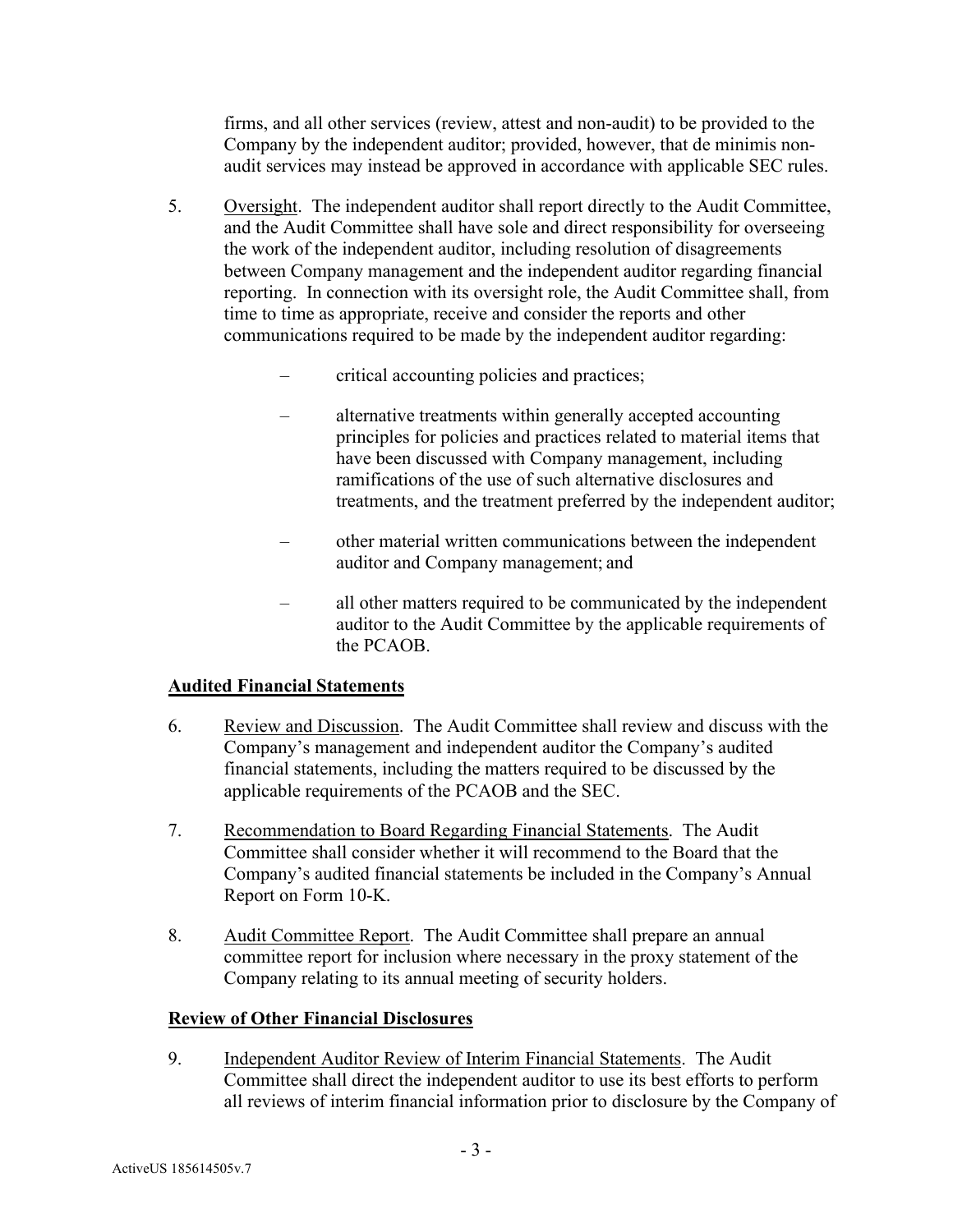such information and to discuss promptly with the Audit Committee and the Chief Financial Officer any matters identified in connection with the auditor's review of interim financial information which are required to be discussed by applicable auditing standards. The Audit Committee shall direct management to advise the Audit Committee in the event that the Company proposes to disclose interim financial information prior to completion of the independent auditor's review of interim financial information.

- 10. Earnings Release. The Audit Committee shall discuss generally the type and presentation of information to be disclosed in the Company's earnings press releases, as well as other financial information and earnings guidance that is to be publicly disclosed.
- 11. Quarterly Financial Statements. The Audit Committee shall discuss with the Company's management and independent auditor the Company's quarterly financial statements, including the Company's disclosures under "Management's Discussion and Analysis of Financial Condition and Results of Operations".

#### **Controls and Procedures**

- 12. Oversight. The Audit Committee shall coordinate the Board's oversight of the Company's internal control over financial reporting, disclosure controls and procedures and code of business conduct and ethics. The Audit Committee shall receive and review the reports of the Chief Executive Officer and the Chief Financial Officer required by Rule 13a-14 under the Exchange Act.
- 13. Risk Management. The Audit Committee shall discuss the Company's policies with respect to risk assessment and risk management, including with respect to financial, operational, privacy, security, cybersecurity, business continuity and legal and regulatory risks, as well as guidelines and policies to govern the process by which the Company's exposure to risk is handled.
- 14. Evaluation of Financial Management. The Audit Committee shall coordinate with the Compensation Committee on the evaluation of the Company's financial management personnel.
- 15. Procedures for Complaints. The Audit Committee shall establish procedures for (i) the receipt, retention and treatment of complaints received by the Company regarding accounting, internal accounting controls or auditing matters; and (ii) the confidential, anonymous submission by employees of the Company of concerns regarding questionable accounting or auditing matters.
- 16. Oversight of Related Person Transactions. The Audit Committee shall review the Company's policies and procedures for reviewing and approving or ratifying "related person transactions" (defined as transactions required to be disclosed pursuant to Item 404 of Regulation S-K), including the Company's Related Person Transaction Policy, and recommend any changes to the Board. In accordance with the Company's Related Person Transaction Policy and Nasdaq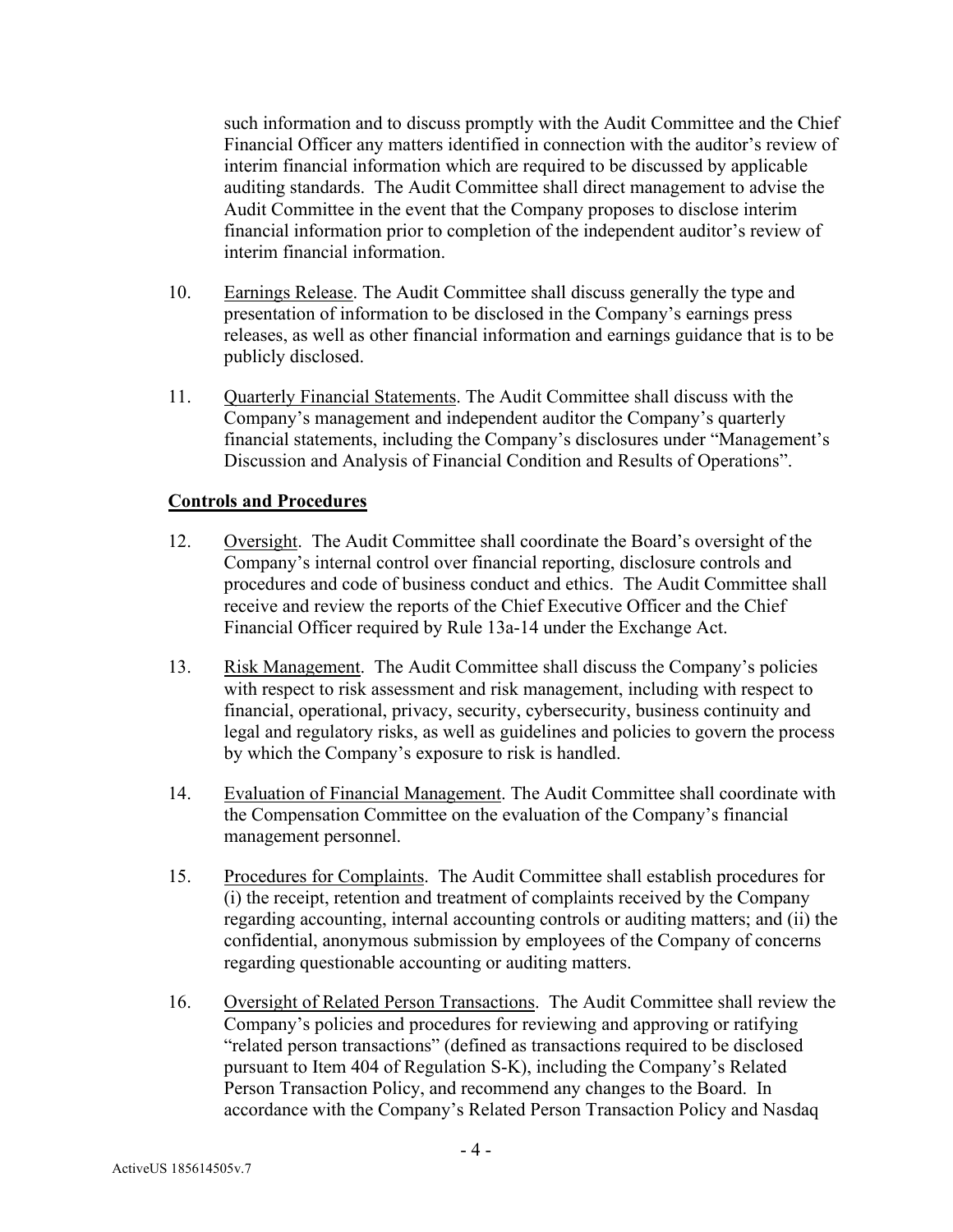rules, the Audit Committee shall conduct appropriate review and oversight of all related person transactions for potential conflict of interest situations on an ongoing basis.

- 17. Review and Approve Swaps. The Audit Committee is authorized to review and approve the Company's entry into swaps, including transactions in swaps that are subject to mandatory clearing, and to approve use of the end-user exception from clearing. The Audit Committee is also authorized to adopt and shall review annually thereafter a policy relating to the Company's use of the non-financial end-user exception, and shall report to the Board on the Company's compliance with and implementation of this policy on at least an annual basis. The Audit Committee may delegate responsibility for implementation of the non-financial end-user policy to the Company's management, as the Audit Committee deems appropriate.
- 18. Additional Duties. The Audit Committee shall have such other duties as may be delegated from time to time by the Board.

#### **D. Procedures and Administration**

- 1. Meetings. The Audit Committee shall meet as often as it deems necessary in order to perform its responsibilities. The Audit Committee may also act by unanimous written consent in lieu of a meeting, including via e-mail or other electronic transmission. The Audit Committee shall periodically meet separately with: (i) the independent auditor; (ii) Company management; and (iii) the Company's internal auditors, if any. The Audit Committee shall keep such records of its meetings as it shall deem appropriate.
- 2. Subcommittees. The Audit Committee may form and delegate authority to one or more subcommittees (including a subcommittee consisting of a single member), as it deems appropriate from time to time under the circumstances. Any decision of a subcommittee to preapprove audit, review, attest or non-audit services shall be presented to the full Audit Committee at its next scheduled meeting.
- 3. Reports to Board. The Audit Committee shall report regularly to the Board.
- 4. Charter. At least annually, the Audit Committee shall review and reassess the adequacy of this Charter and recommend any proposed changes to the Board for approval.
- 5. Independent Advisors. The Audit Committee is authorized, without further action by the Board, to engage such independent legal, accounting and other advisors as it deems necessary or appropriate to carry out its responsibilities. Such independent advisors may be the regular advisors to the Company. The Audit Committee is empowered, without further action by the Board, to cause the Company to pay the compensation of such advisors as established by the Audit Committee.